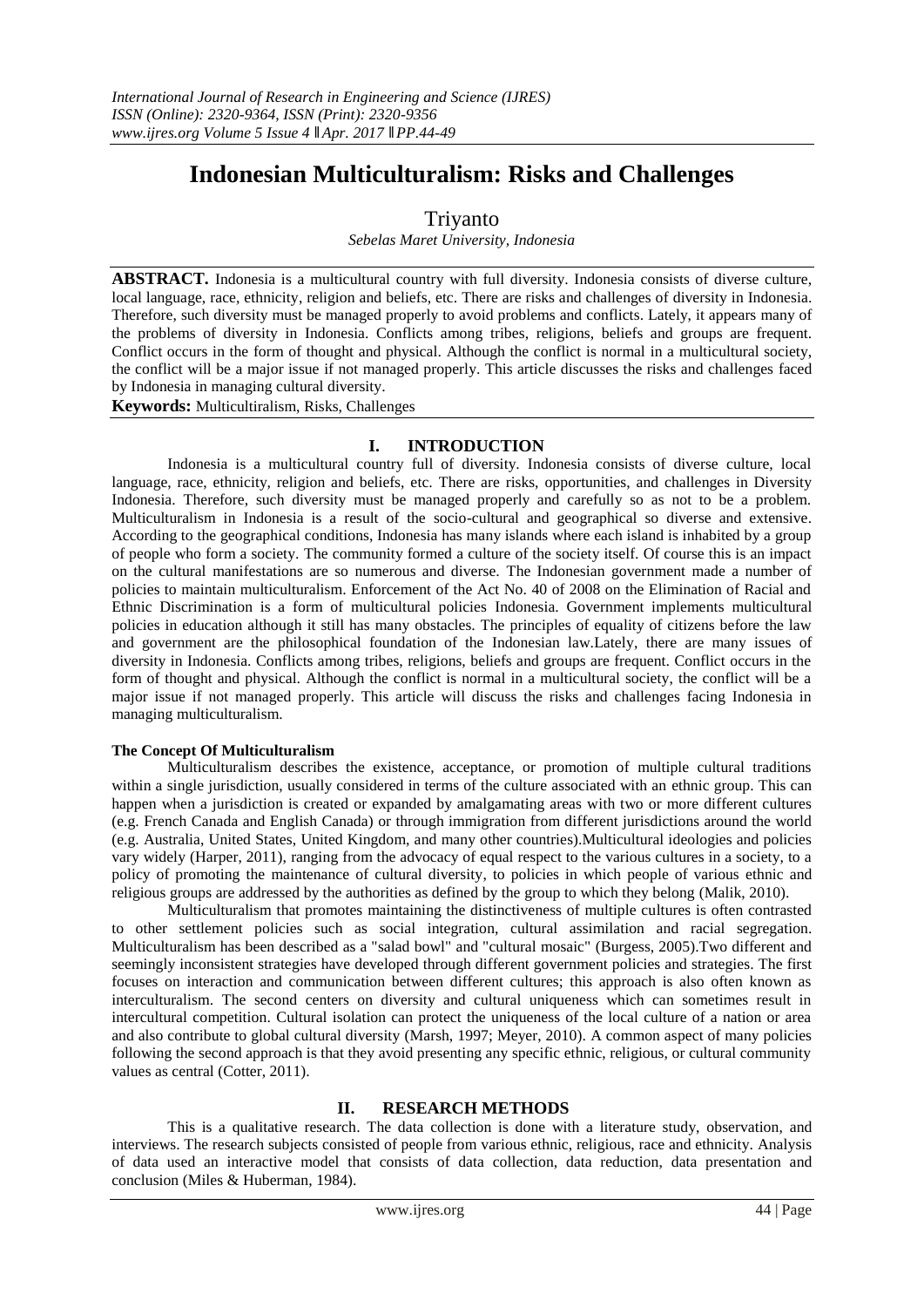## **Indonesian Multiculturalism**

While the United States debates what multiculturalism is, what it should be, and whether it is even a desirable goal, Indonesia appears to have gone a long way towards conceptualizing and implementing a national vision of multi-ethnic coexistence. "Unity in Diversity" (Bhinneka Tunggall Ika) was proclaimed the national motto of newly-independent Indonesia when it served the bonds of Dutch colonial rule at the end of World War II. The motto, drawn from Sanskrit and attributed to rulers of the Majapahit Empire (a Javanese polity of the 14th century), evokes ancient ties between Javanese and other powerful Asian Kingdoms. The prominent use of this motto by Indonesia's two post-Independence leaders, former President Sukarno and current President Suharto, is noteworthy for two reasons. First, it marks their early insights about the political importance of supporting a diversified multi-ethnic fusion rather than an American-style "melting pot." Second, the maxim tellingly represents how Indonesian government policies have been designed to address the political challenge of cultural pluralism through the mass manipulation of cultural ideas about a glorious common history and the harmonies present founded on important yet unthreatenting social differences.

The history of post-Independence Indonesia thus offers a contrast to that of other areas a contrast to that of other areas of the world that are torn by ethnic strife. The Indonesian government has succeeded in constructing a unified, multi-ethnic state (admittedly at some costs to its ethnic minorities) with the fourth largest population in the world (after China, India and the USA) and the thirteenth largest economy, just behind Canada's.

# **III. RISKS AND CHALLENGES**

## *The Political Challenges After Independence*

On August 17th 1945, Indonesia was proclaimed an independent republic with Sukarno as its first president. The new government faced the challenge of politically uniting almost 100 million people comprising approximately 300 ethnic groups who spoke an estimated 650 local languages. Moreover, this heterogeneous mixture was spread out over 6,000 inhabited islands encompassing almost 2 million square kilometer archipelago roughly as broad as the United States. The country's population was distributed very asymmetrically with approximately 60% of the population clustered on the central or "inner islands" of Java, Madura, and Bali which comprise only 7% of the nation's land mass. By world standards the citizens, were impoverished and had been kept largely illiterate by the elite-oriented Dutch colonial education system.

The newly independent government inherited from the Dutch regime few tools with which to forge an ethnic union except a basic legal code, the administrative use of Malay as a lingua franca, and a set of arbitrary political boundaries running from the island of Sumatra in the west up to the island of New Guinea in the west up to he island of New Guinea in the east. And aspect of genius in the Sukarno regime, which would be further developed under President Suharto, was its ability to orchestrate public policies which engaged virtually all ethnic groups in the process of constructing new national identities. Ultimately these identities were drawn toward the aim of stable and uniform economic development. Although sporadic ethnic rebellions broke out in many areas of the archipelago between 1950 and 1964, virtually all these incidents were motivated by struggles for higher political status within the new Indonesian nation, not for a separation from it (Anderson 1983:120).

The Indonesian government channeled the revolutionary fervor an diffuse nationalism of its citizens in the post-Independence period into feelings of pride in the illustrious heritage of past Javanese and other, smaller regional kingdoms. The army, dominated by Javanese, was given as unusual dual role in implementing national defense (including internal security) and economic development. At the same time the government sought to defuse inter-ethnic tensions through a continuing mass media and public education program and focused not only upon literacy and skills but on a common platform for "moral development," largely emphasizing the government's national philosophy, the Pancasila. Outlined by President Sukarno in 1945, the Pancasila (meaning "Five Principles" in Sanskrit) are: belief in a supreme God, humanitarianism, national unity, democracy, and social justice. By inserting the term Tuhan yang Maha Esa ("God who is the Great One") into the Pancasila doctrine other than the Islamic term Allah, Sukarno intentionally encopassed the legitimacy of Hindu, Christian, and Buddhist minorities of the country to offset the potentially volatile political power of the 90% Muslim majority.

Despite his early revolutionary vision and personal charisma, Sukarno lost control over his "Old Order" government in September 1965 during what was labelled at the time as an "aborted communist coup." Benedict Anderson and Ruth McVey later reinterpreted the event as an internal army purge designed to depose Sukarno whose alliances with the Indonesian communist party (PKI) became unacceptable to the armed forces and leading Islamic groups. No matter who was responsible for the "abortive coup," the controversial event was followed by devastating anti-communist, anti-Chinese riots particularly on Java, Bali, and Sumatra.

The social explosions of 1965 resulted in the deaths of hundreds of thousands of Indonesians and Chinese. The tensions which sparked these attacks often have been traced to Sukarno's economic policies, which resulted in hyperinflation, increased hardship for the average citizen, and billions of dollars of foreign debt for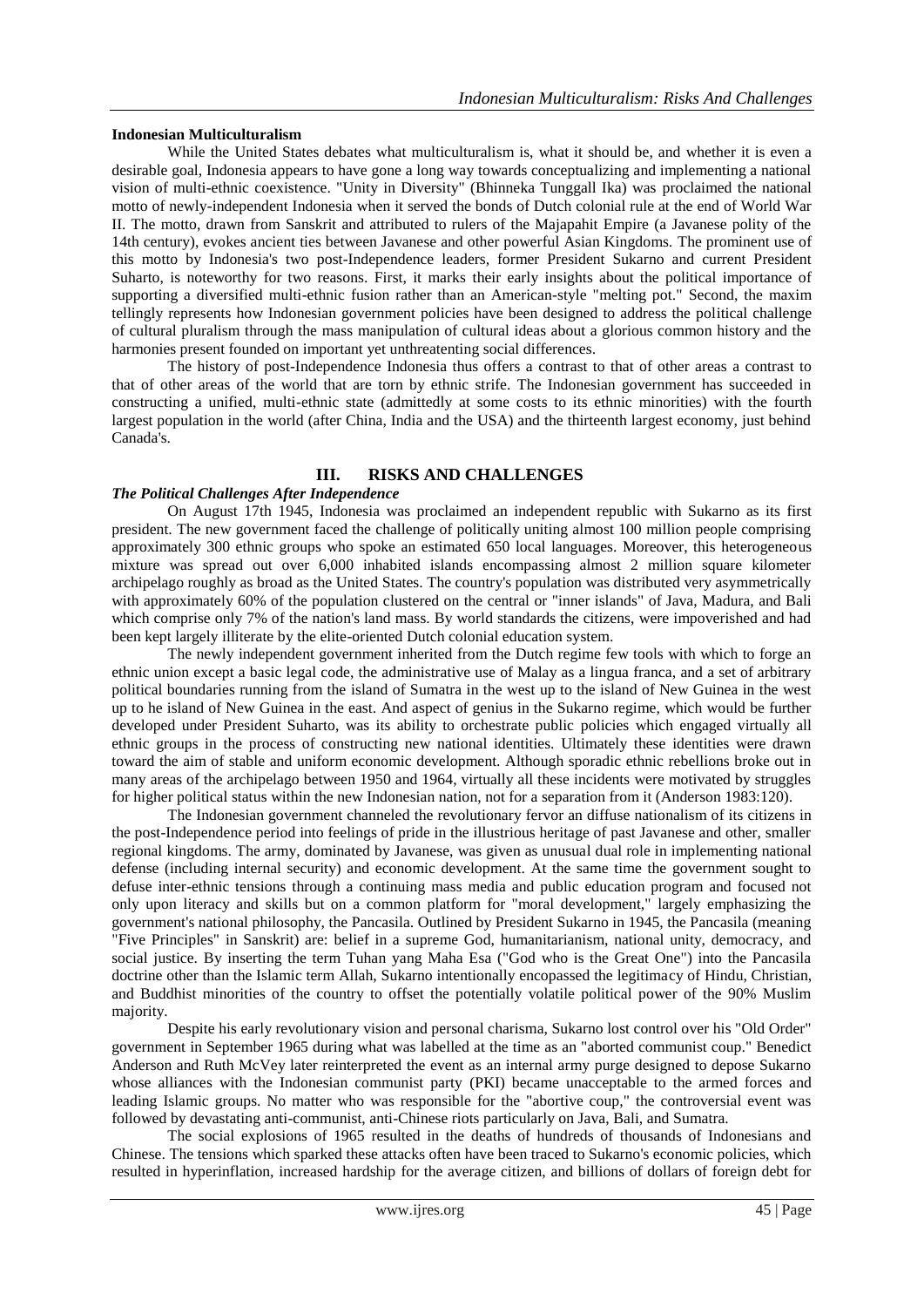the nation. Moreover, the ethic rage which was visited on those of Chinese descent was fueled by the disproportionate Chinese control of the nation's business enterprises and wealth - resources upon which political leaders in Java depended, and continue to depend. For Suhorto's succession to the presidency to succeed, he desperately needed both real economic gains for the majority and a mean to neutralize incendiary discourses about ethnic, religious, political, and wealth differences among the nation's citizens.

## *Suharto's Vision Of Diverse Unity And Its Cultural Implementation*

The New Order government's early emphasis on the improvement of national infrastructure ensured that outer island ethnic minorities were not only subject to greater social controls but also received some benefits from expanding services such as roads, schools, and health clinics. President Suharto has achieved further successes in controlling the military, revamping the national economy, and securing virtual selfsufficiency in rice production. He has been praised for establishing productive foreign relations with other Southeast Asian nations and the West, but his acumen in handling the internal "politics of culture" is even more noteworthy (Liddle 1988; Pemberton 1989; Kipp 1993). Under the New Order regime, certain aspects of ethnic difference have been concealed while others have been promoted, coopted, and even invented to serve the twin causes of national stability and economic development.

While citizens of the United States are currently discussing the necessity and constitutionality of regulating ethnic "hate speech" on college campuses and elsewhere, Indonesia decided in favor of a government-regulated code of "political correctness" decades ago in order to curtail ethnic unrest. The Indonesian government's interpretation of the Pancasila philosophy has entailed the suppression of all overt ethnic and religious sectarianism in public political forums since the 1970s. In the mid-1980s Indonesian political parties and religious organizations were further required to acknowledge the Pancaila doctrine as the primary philosophical foundation for their organizations. Although such government pressures set off brief incidents of Muslim rioting and terrorism, Suharto moved swiftly to punish "extremists," thereby assuring cooperation from the majority who were urged to avoid "tribalism" (sukuisme).

Recent political history suggests that the most serious challenges to Indonesia's political unity derive not from the existence of hundreds of small ethnic minorities located on the outer islands, but rather from the explosive dynamics of centralized Javanese political power working in conjunction with the business wealth of non-Muslim, ethnic Chinese (Kipp 1993:109). Thus the New Order government has sought to mask from public view aspects of ethnic difference that reveal discrepancies in economic opportunities, including political nepotism within the Javanese-dominated government bureaucracy and economic nepotism within lucrative Chinese business enterprises.

The government's efforts to legislate unity by disguising certain aspects of ethnic, religious, and class differences have been complemented, paradoxically, by a simultaneous effort to showcase other aspects of regional cultural diversity. Although the numerically small ethnic Chinese minority - associated with foreignness, disproportionate wealth and a stilldreaded communism - is completely ignored by government efforts to highlight the nation's ethnic diversity, other ethnic groups throughout the archipelago have been drawn into a national campaign to celebrate their seemingly timeless "traditional" customs. Most particularly, the Ministry of Education and Culture has sought to identify and display the most apolitical features of regional identity such as local costumes, dances, handicrafts, and architecture. These plastic elements are then presented to both locals and foreign visitors as the visible and meaningful bases of regional ethnic identities and differences.

In the early 1970s at the nation's political center in Jakarta, President and Mrs. Suharto began construction of a disneyland-inspired "Beautiful Indonesia in Miniature" theme park (Taman Mini "Indonesia Indah") in which each province and its major ethnic groups are defined uniformly and a historically by "traditional" costumes and houses. The architectural and cultural displays from each region surround a Central Javanesestyle auditorium and and miniature replicas of "national treasures" such as the ninth century Javanese Buddhist temple called Borobudur. President and Mrs. Suharto justified the vast expense of this theme park (which did not go uncriticized) by invoking in nation's need for spiritual as well as material development (Pemberton 1989:218-20). The form of the park, however, implies not only national unity and cultural richness, but also a tight control by the nation's political center over the very cultural identity of outer island ethnic minorities. Regional displays at the park are organized according to the twenty-seven national provinces such that the material culture of less populous or less photogenic ethnic groups is either overlooked or assimilated with that of more prominent neighboring groups - just as the exhibits on the minority groups included are set up to model the Javanese presentation.

Indonesian government-sponsored cultural exhibits, including those mounted abroad, in Jakarta, and in Indonesian provincial centers, are designed in part to appeal to foreign tourists and enhance what has become a multi-billion dollar "ethnic tourism" industry. Yet, local exhibits also compel the attention of Indonesians themselves - both the citizens whose culture ostensibly is being defined through the displays and members of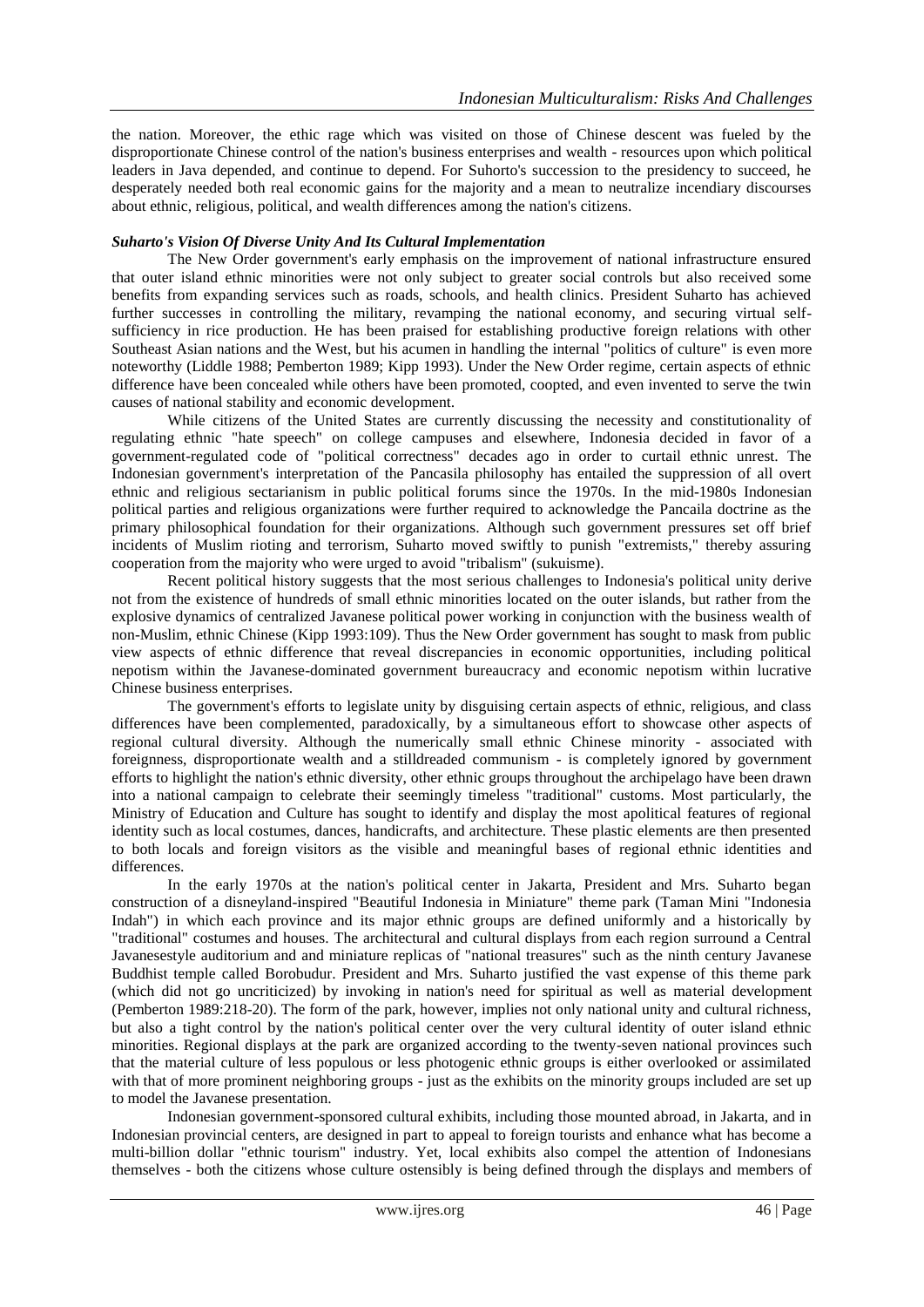other wealthier, "more developed" Indonesian ethnic groups who observe or participate in planning the presentations. It is the effects of these cultural proclamations upon local Indonesian minorities that are most socially significant and often unsettling.

In areas actively being developed for "ethnic tourism" such as Toraja in South Sulawesi, locals find that their houses, villages, and even funerary monuments become removed from their control when these aspects of their lives are designated as "tourist objects" by planners from Java or the neighboring Bugis and Mandar ethnic groups (Adams 1990; Volkman 1990). In more remote areas that have not yet experienced a tourist influx, regional officials sometimes demand that local ethnic minorities invent represent their region in provincial and national culture contests (Acciaioli 1985). In areas such as Central Sulawesi where the indigenous techniques of barkcloth production have declined with development, new "traditional" costumes have been manufactured from imported sateen or Javanese batik cloth ornamented with plastic sequins for official performances (Aragon 1990).

Some scholars have suggested that the contrived aspects of these cultural displays and governmentsponsored performances not only fragment and "aestheticize" the cultural identities of ethnic minorities but also serve to pry the indigenous performing arts away from the precolonial religious ideas through which the ritual arts originated (Acciaioli 1985). Other evidence indicates that even rites modified under the influence of political and world religion leaders still provide ethnic minorities a means through which to renegotiate their ties to their ancestral cosmology as well as to the outside political forces pressuring them to format their "culture" along nationally conformist lines (Aragon 1992 and forthcoming).

Despite the government's emphasis on unthreatening aesthetic and portable material aspects of minority cultures, Indonesian education programs do formally encourage tolerance of ethnic and religious diversity and they instruct children about some historical and cultural features characteristic of the more populous or prominent ethnic minorities. Moreover, Indonesian educational and media programs are shrewd enough to discuss social differences as features of ethnicity (a flexible constellation of cultural features) rather than follow the United States' misplaced anxiety about, and emphasis on, race (supposedly, a genetically fixed constellation of biological features).

### *Economic Development and Minority Problems*

The New Order approach to national development may be seen to have two faces: the creation of Indonesian businesses that interface with the global economy and draw foreign cash back to the government, and the management or guidance of a "modern" citizenry that cooperatively and productively participates in the growing economy. Both of these aims have disproportionately impacted outer island ethnic minorities, sometimes with deleterious consequences.

Indonesia's potential wealth lies in its huge labor force and varied supplies of natural resources. Although the world oil shortages of the early 1970s helped catapult oil-rich Indonesia towards initial economic prosperity, Suharto was astute enough to pursue economic diversification in the profitable areas of mining, timber, cement, and steel manufacture as well as in more familiar plantation pursuits such as rubber and coffee. Foreign aid and investment were welcomed and large-scale, high-technology development projects were implemented, albeit with scarce concern for the ethnic minorities living in the territories from which resources were to be extracted.

Given that untapped natural resources often were to be found in the most undeveloped outer island regions, territorial exploration and expansion became of great "national interest." The Suharto regime pursued and obtained control over the western half of the large island of New Guinea in 1969, renaming it Irian Jaya. The incorporation of the region into Indonesia occurred despite local resistance and objections by the Free Papua Movement which proclaimed that the indigenous were much more culturally and racially similar to Papuans than to Indonesians. The Indonesian government once again sought to minimize ethnic, and in this case racial, differences by invoking the social justice philosophy of Pancasila democracy and purported territorial claims dating back to the colonial and precolonial eras. Indonesian mass education programs were introduced to accessible areas of Irian Jaya with the aim of integrating the coastal populations, while Western Protestant missionaries were permitted to enter to most isolated highland regions to "civilize" the remote tribes.

Aside from ecological disturbances wrought by mining and forestry activities and cultural disturbances introduced through missionization and new political controls, Irain Jaya also has been a target for the nation's famed "transmigration" program. Transmigration involves the government-sponsored relocation of poor rural families from the overpopulated inner islands of Java, Madura, and Bali to sparsely populated regions on the outer islands such as Sumatra, Kalimantan, Sulawesi, and Irain Jaya. In the eyes of the government, this transfer of ethnic groups is not only advantageous for the migrants needing land but also for the indigenous people who can benefit from the modernizing influences of migrants emanating from more developed regions of the country. If the government sends as many Javanese as planned to Irain, the indigenous peoples will themselves become the ethnic minorities of their own province. Irain people already complain that they cannot obtain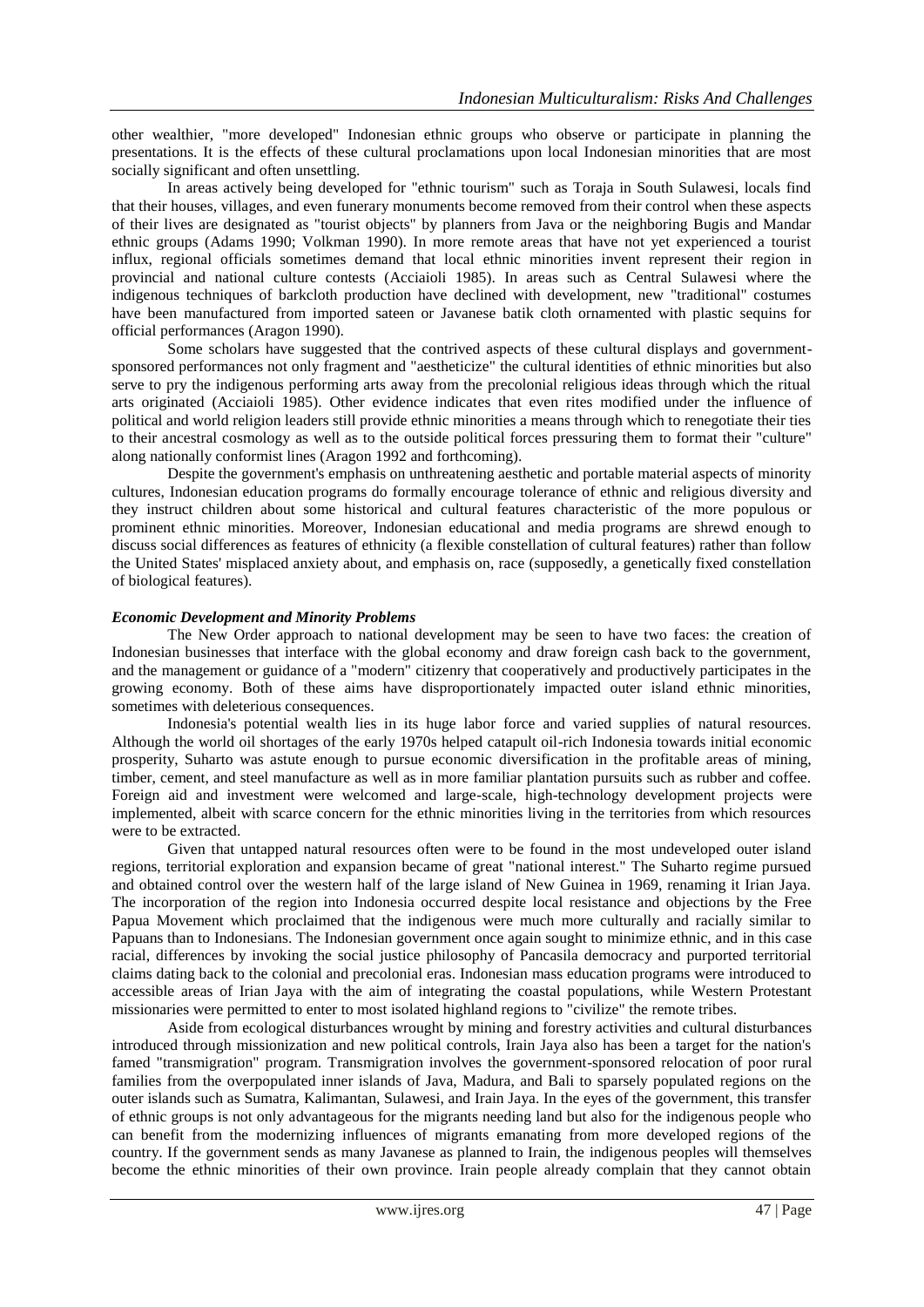government jobs in their own communities because their candidates are overlooked in favor of less qualified Javanese. Even in regions such as Sumatra, Kalimantan, and Sulawesi where migrants do not become an ethnic majority, transmigration projects often remove segments of the indigenous' former farming or hunting territories with minimal compensation provided in terms of either direct social benefits or future work opportunities.

In addition to redistributing the nation's young and growing population President Suharto decided that regulating births was necessary to retain the benefits of economic gains. Thus, in addition to moving families from one island to another, the government has not been shy about entering peoples' homes, their sleeping quarters, and even their bodies to adjust fertility rates and thereby reduce the nation's population growth. Family planning has entered casual public discourse and become familiar to virtually every Indonesian citizen through mass media campaigns proclaiming cheerfully that "Two Is Enough" and "Small Families Are Happy."

Indonesian birth control programs, designed initially with the overpopulated Javanese in mind, sometimes have appeared confusing or unwanted among lowdensity ethnic minority populations who depend upon numerous children to undertake farming tasks. In some areas during the early 1980s, IUD devices already outlaws in the West such as the Dalkon Shield were inserted seemingly indiscriminated during mass "safari" campaigns accompanied by little medical education or follow-up. In other regions, birth control devices were so poorly understood and monitored that women of minority communities were able to appear to cooperate without actually ingesting any of the birth control pills provided by the government program (Tsing 1993:104-109).

Indonesian ethnic minority populations cope with the pressures to "develop" in a variety of ways: by appearing to cooperate, by doing what they wish while remaining relatively invisible in their remote regions, or by attempting to negotiate with the government on its own terms through invocation of locally favorable interpretations of the Pancasila doctrine (Bowen 1986; Warren 1990). Although most Indonesians never criticize the national philosophy or rhetoric directly, they may interpret them strategically, or occasionally take a jab at the government's own shortcomings in keeping with the Pancasila principles of humanitarian social democracy. Mocking an incident of local government corruption associated with a development project, a Central Sulawesi highlander once concluded her criticism with a clever pun saying, Ini bukan Pancasila tetapi Pancasalah, meaning "These are not Five Principles, but Five Wrongs."

The national regulation and fostering of world religions has been an integral feature of Indonesia's development program. Not only was a strong religious component necessary to the Pancasila doctrine to appease the Muslim majority, but the introduction of any world religion is seen by the government as useful in forestalling communism and dissociating small tribal groups from their "backward" state as "isolated ethnic minorities". During the 1970s and early 1980s, for example, large numbers of Western Protestant missionaries were given long-term visas to missionize in remote regions of Irain Jaya, Sulawesi, and Kalimantan where they could introduce the benefits of consumer goods and government-guided school curricula as well as monotheistic religion.

Although the Pancasila philosophy is praised by some ethnic minorities, such as Central Sulawesi Christians who say it protects them from majority pressures to convert to Islam, its insistence upon monotheism has been onerous for ethnic minorities still intent on practicing their precolonial "animist" religions (Atkinson 1983). In the New Order, legitimate religion only includes Islam, Protestantism, Catholicism, Hinduism, and Buddhism. Therefore, unconverted minorities must either convert, at least nominally, to one of these five choices to else lobby for their indigenous religion (now labelled by the government with a derogatory term meaning "beliefs, superstition") to be reclassified under one of the legitimate categories such as Hinduism.

The government's fostering of different religious sects which crosscut ethnic and class ties is sometimes viewed as a divide-and-conquer strategy, redolent of Dutch colonial tactics, which prevents any political or religious group from becoming so powerful as to threaten the government's authority. Research on the Karo group of North Sumatra illustrates how members of at least some ethnic minorities have moved from a formerly unified ethnic/religious/class identity to a more dissociated, "modern" national identity wherein ethnicity does not necessarily correlate with religious affiliation or wealth (Kipp 1993).

## *Recent Trends and The Definition Of Human Rights*

In the mid-1980s Islamic unrest caused the Indonesian government to maintain close control of public demonstrations and the media. In 1989 a new period began of official "openness" in public discussions about political policies, environmental degradation, military responsibilities, and other controversial topics previously avoided by the press. President Suharto's public approval of this turn of events in 1990 seemed to indicate his confidence in the government's stability and a willingness to engage in greater dialogue about national policies. That willingness was distinctly interrupted on June 21st, 1994 when the government shut down the nation's three major news magazines (Tempo, DeTik, and Editor), the Indonesian equivalents of Time and Newsweek, for reporting on sensitive issues. Most specifically, the magazines had run stories about the inordinate profits obtained by one of Suharto's ministers through the purchase and rehabilitation of some German-made military ships. Subsequently, demonstrators, in Jakarta who protested the press bans were beaten and jailed by the